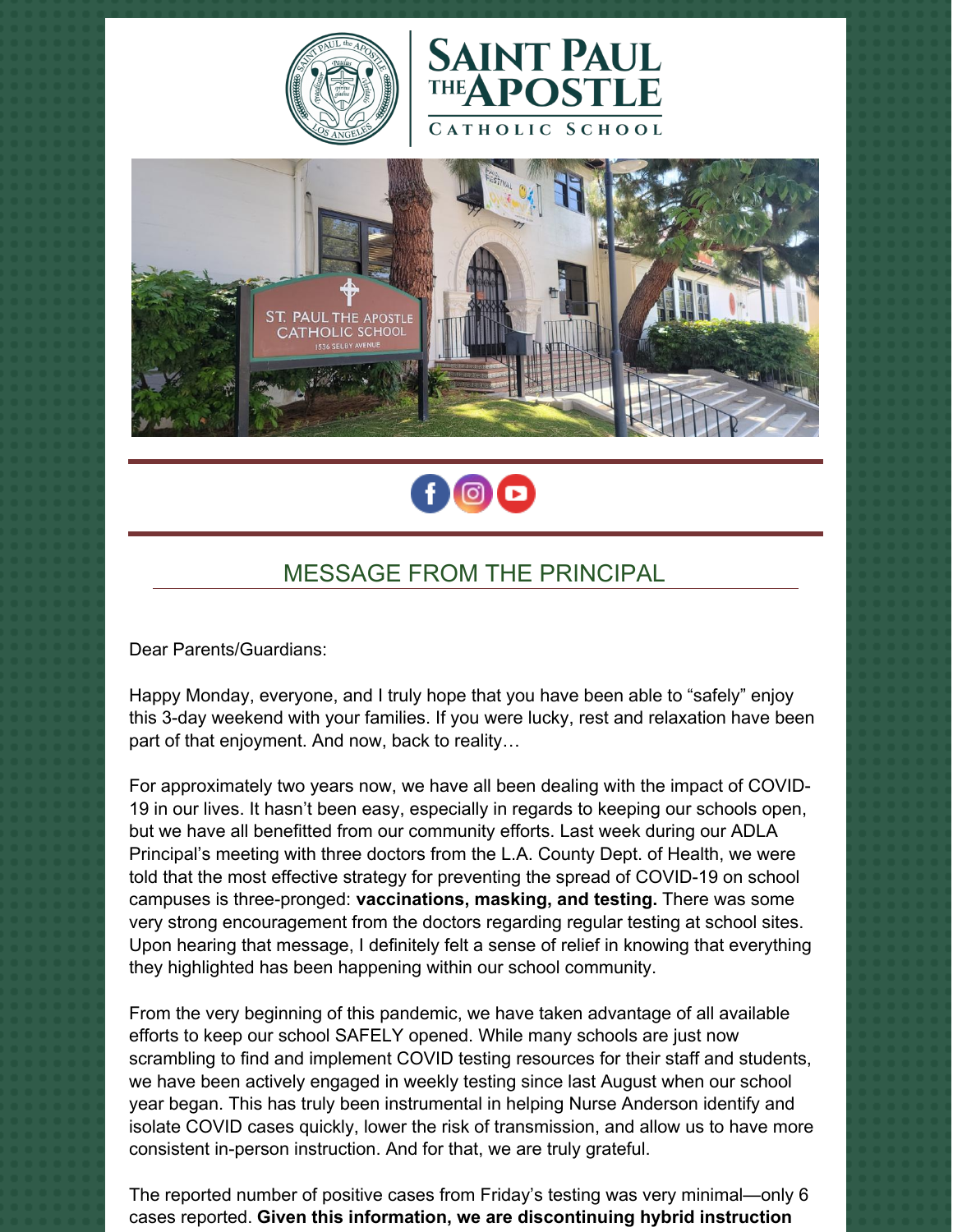**this week as we expect all of our students to be on campus for learning.** The ONLY exception to this will be for the students who have tested positive for COVID and must remain at home, or for any "close contacts" who have been told by Nurse Anderson that they must quarantine as stated in the DPH guidelines. Hybrid instruction is definitely beneficial in helping us keep our students safe while learning, but it also has many academic challenges for both students and teachers.

Another reason we need to have our students on campus is STAR testing. It is now time for us to administer STAR tests for the second trimester, and having students on campus will help with the validity of the data that will be received. We rely upon this information to help measure the academic progress of our students in regards to math and reading, and to identify any potential areas where additional support may be needed. The teachers have begun planning the test schedules, with the hope that all of their students will be on campus. The importance of this cannot be emphasized enough, and we thank you in advance for your cooperation regarding this matter.

And finally, this is just a gentle reminder that the much enjoyed "Week of Free Dress" has ended. **All students must wear their SPA School uniforms when returning to campus this week.** But please let them know that there will still be fun times ahead when we begin the celebration of **Catholic Schools Week** on January 30 th. We look forward to enjoying all of the "Wheel Spinning" adventures the week will bring, with a variety of "Free Dress" opportunities among them! We can't wait!

Peace and Blessings,

Crystal Pinkofsky Principal

# **ANNOUNCEMENTS**

THANK YOU

#### **A FOND FAREWELL!**

It is with many mixed emotions that we inform you of the resignation of two of our beloved and respected faculty members. **Mr. Michael Gillett**, our school's Director of Technology, shared his final day on campus with us this past Friday. We are truly grateful for Mr. Gillett's dedication, leadership, and tech skills that he so generously shared with us throughout this challenging time. Never has technology use been more important to our schools than during the COVID pandemic. We appreciate all of the times that he helped to keep us going in many ways that proved to be beneficial to our faculty, staff, students and SPA community. Mr. Gillett will be enjoying retirement with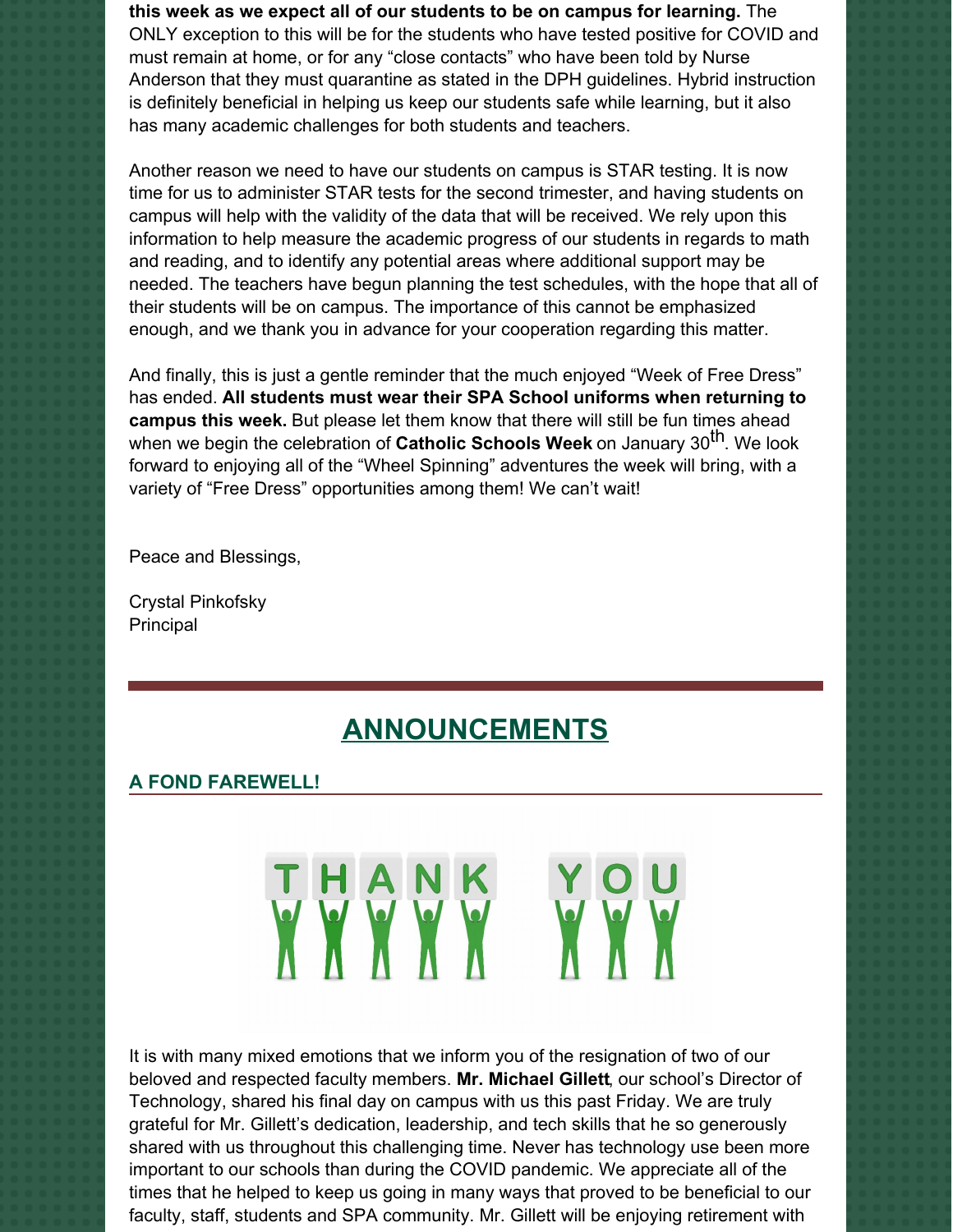his wife, and it is certainly well deserved.

**Mrs. Paloma Doreza Dimaya's** last day with us will be this Friday, January 21<sup>st</sup>. Mrs. Doreza Dimaya has been a well-respected 6<sup>th</sup> grade teacher at SPA for approximately four years. She has touched the lives of her students in many ways, and we hope that our gratitude has been felt by her as well. We will always be grateful for her presence, for the expertise she has shared with her students and our school community, and for all of her hard work. May her journey ahead be filled with many wonderful new adventures, and we wish her the happiness and success that she so rightly deserves.

We are presently in the midst of outreach and interviews of qualified candidates to assume these two positions. As soon as the selections are made and finalized, they will be introduced and welcomed to our SPA community.



# **FROM CYO SPORTS ADMINISTRATION!**

This will provide you with an update on the CYO basketball season amid the ongoing spread of the Omicron virus. Cases are rapidly increasing across the county, state, and county. The variant is highly contagious, the symptoms are generally mild or nonexistent, and people of all ages are contracting it. It is known that the variant has a life of two-three weeks and then it decreases significantly.

Based on this and out of an abundance of caution, CYO will postpone all basketball games until Monday, January 24, for girls and Monday, January 31, for boys, **A level only.** B/C games shall remain paused and will be addressed down the road.

It is CYO's intent to offer a viable basketball season with playoffs. We have a plan in place that is adaptable as necessary. All other CYO events will be considered individually as we move through the next few weeks and will be subject to time and availability. This decision comes after thorough consideration along with discussion among our Board, AD's, Staff, ADLA/DCS, and medical personnel.

To avoid any confusion, the basketball schedules will be taken down from the website. Once we realign all the games, you will be notified that they are back up and can be adjusted as necessary. Thank you all for your patience and understanding.

# **2022 YEARBOOK ORDERS**



It's time to order your 2021-2022 St. Paul the Apostle School yearbook! Don't miss out! It is a wonderful way to remember the school year! You can just click **[HERE](https://www.prestoregister.com/cgi-bin/order.pl?ref=spapostle_school&fm=3)** to order.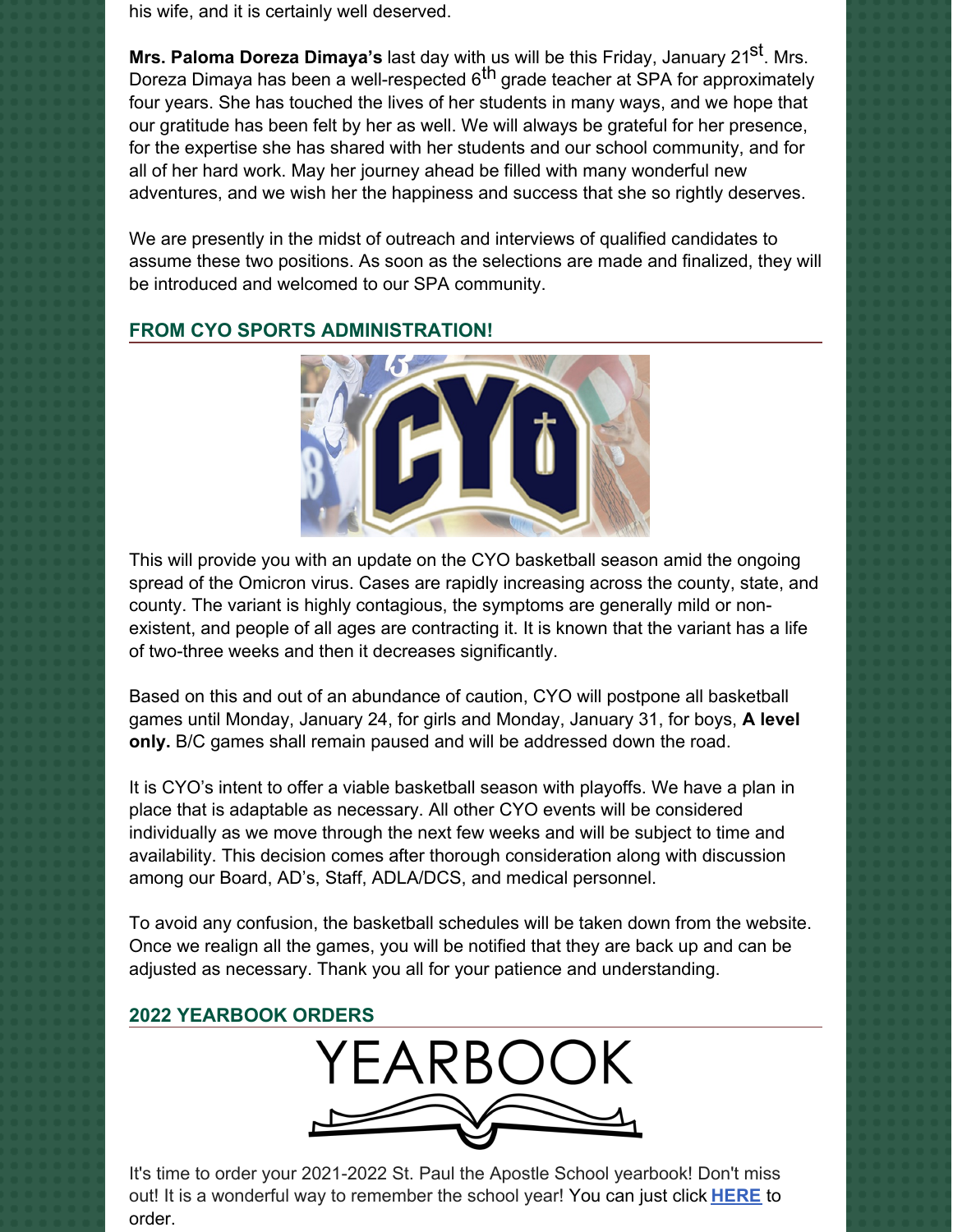\$45- if ordered between December 18th – January 18th

\$55- if paid for in June during yearbook distribution, but there is no guarantee there will be any yearbooks left.

# **SPA COVID TESTING**



Our next round of COVID testing for all faculty, staff and students will be held **this Wednesday, January 19th**. The **ONLY** document your children will need to have is a dated and signed copy of the **COVID-19 Patient Test Request Form**.

**Please note that students in grades 4 – 8 may receive the NOSTRIL swab or NASAL swab. If this is the type of COVID test you want for your child, just check either one of those boxes on the form, otherwise he/she will receive the MOUTH swab.**

When completing the Patient Request Form, please remember to **include your email address** so that the results of the lab test can be sent directly to you, as well as Nurse Anderson. **We strongly suggest that you TYPE the requested information onto the form so that everything—including your email address—is legible**. Keep in mind that we are not using a "rapid" test, so we should expect to receive the results in approximately 24 hours. If you have not received the results by then, please contact the lab or Nurse Anderson. Any measures that we can take to help keep our community safe is well worth the effort. Thank you for your cooperation regarding this very important matter!

# **[COVID-19](https://school.sp-apostle.org/wp-content/uploads/2021/11/PATIENT-REQ-FORM-FILLABLE.pdf) Patient Test Request Form Link**

(This document is now Form Fillable)

# **U.C.L.A.S.A.F.E. COLLECTION CENTER**



As we begin to rearrange closets, cabinets and desk space to make room for our new